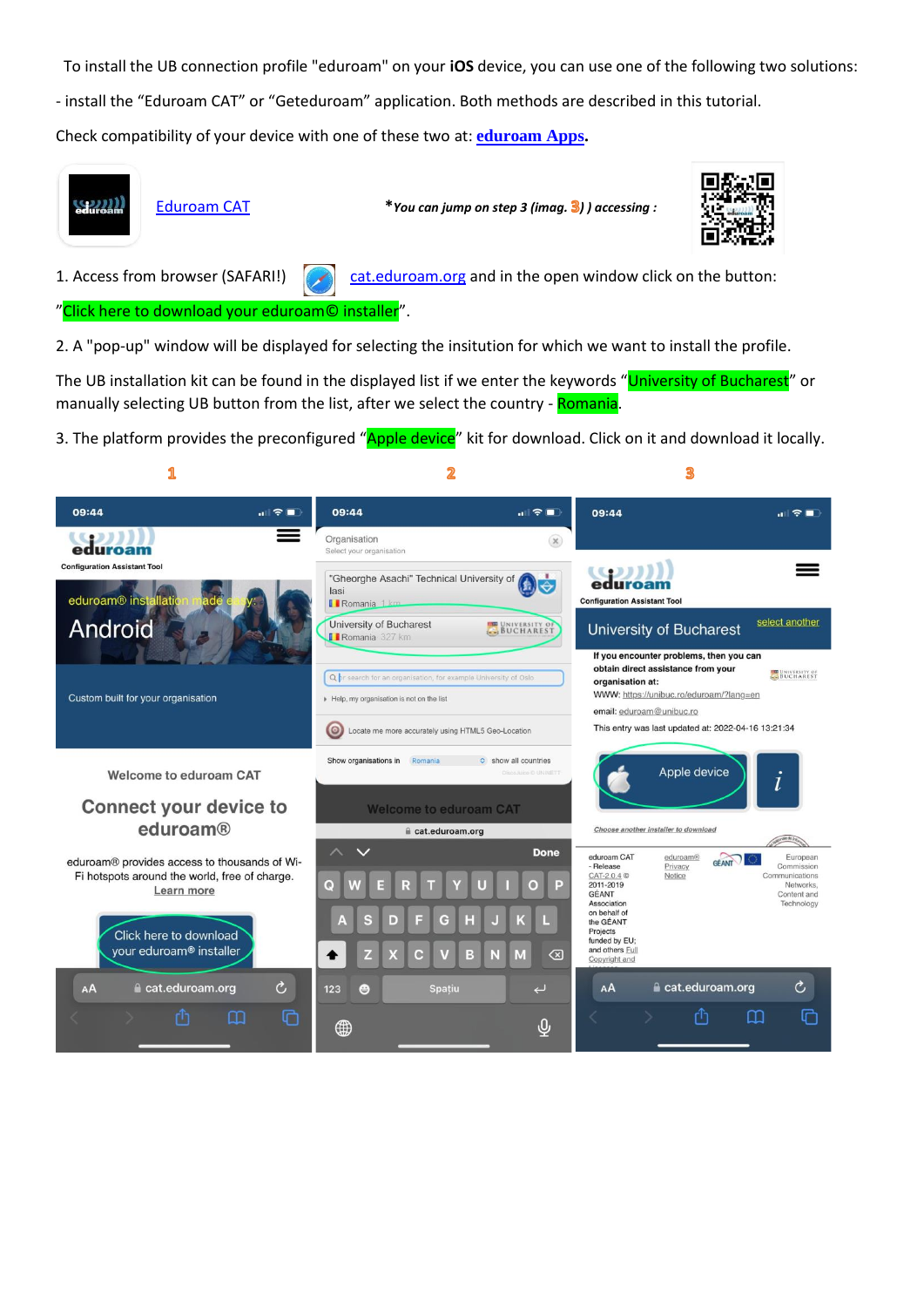- 4. You must allow the profile to be downloaded .
- 5. Press "Close" after it has been downloaded
- 

⋒

```
6. Go to "Settings / General" \left[\left(\bigodot\right)\right] and select "VPN and device management" menu. \left(\frac{1}{2}\right)
```
6

5



*(\*) On some iOS devices, you may find the "eduroam" profile in the "Profile" menu and not in the "VPN & Device Management". Continue making the following settings in that menu.*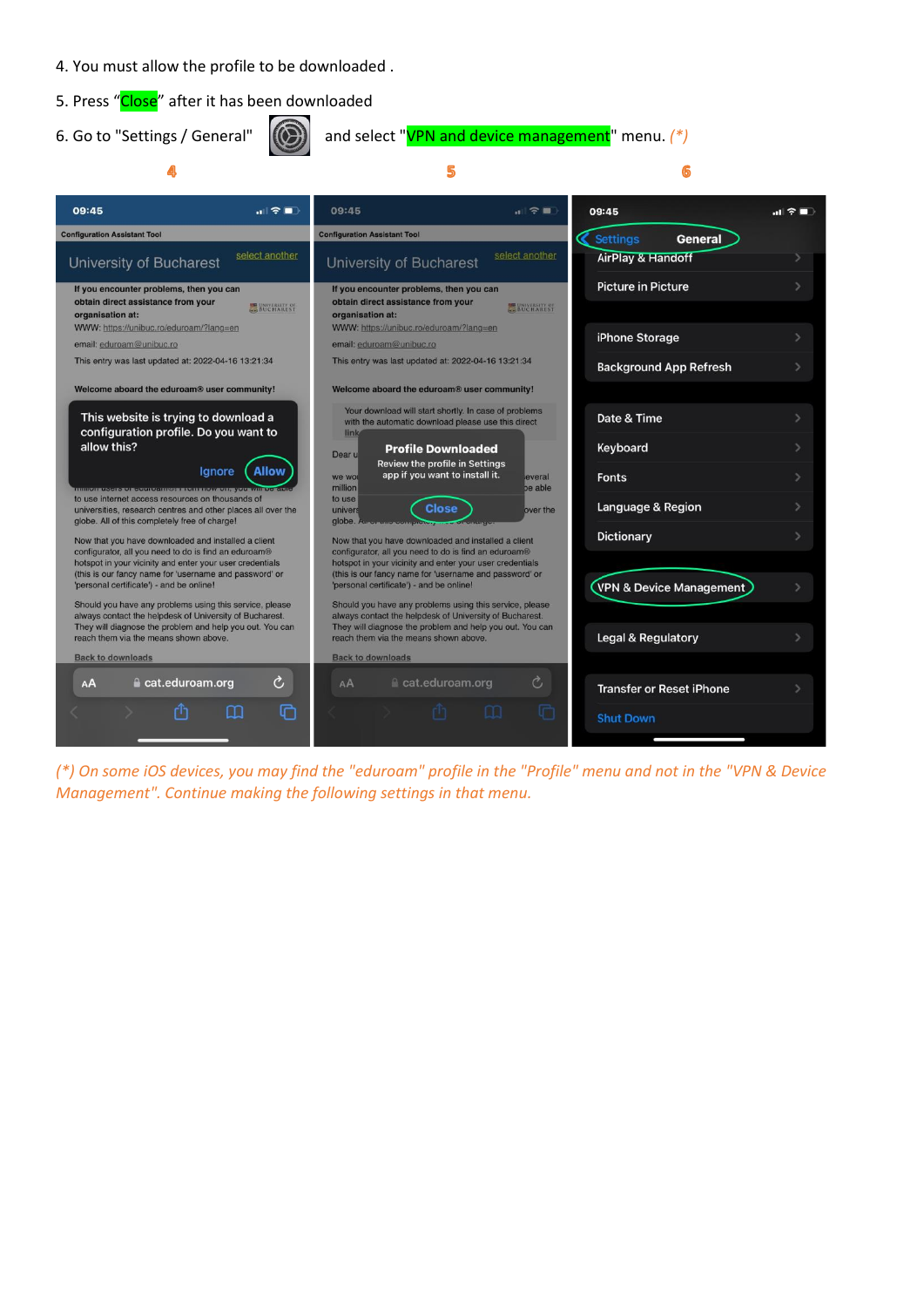7. From the "VPN & Device Management" menu, select the "eduroam©" profile and click on the "Install" button in the next window (8). Accept this change by unlocking the protection method of your device (9).

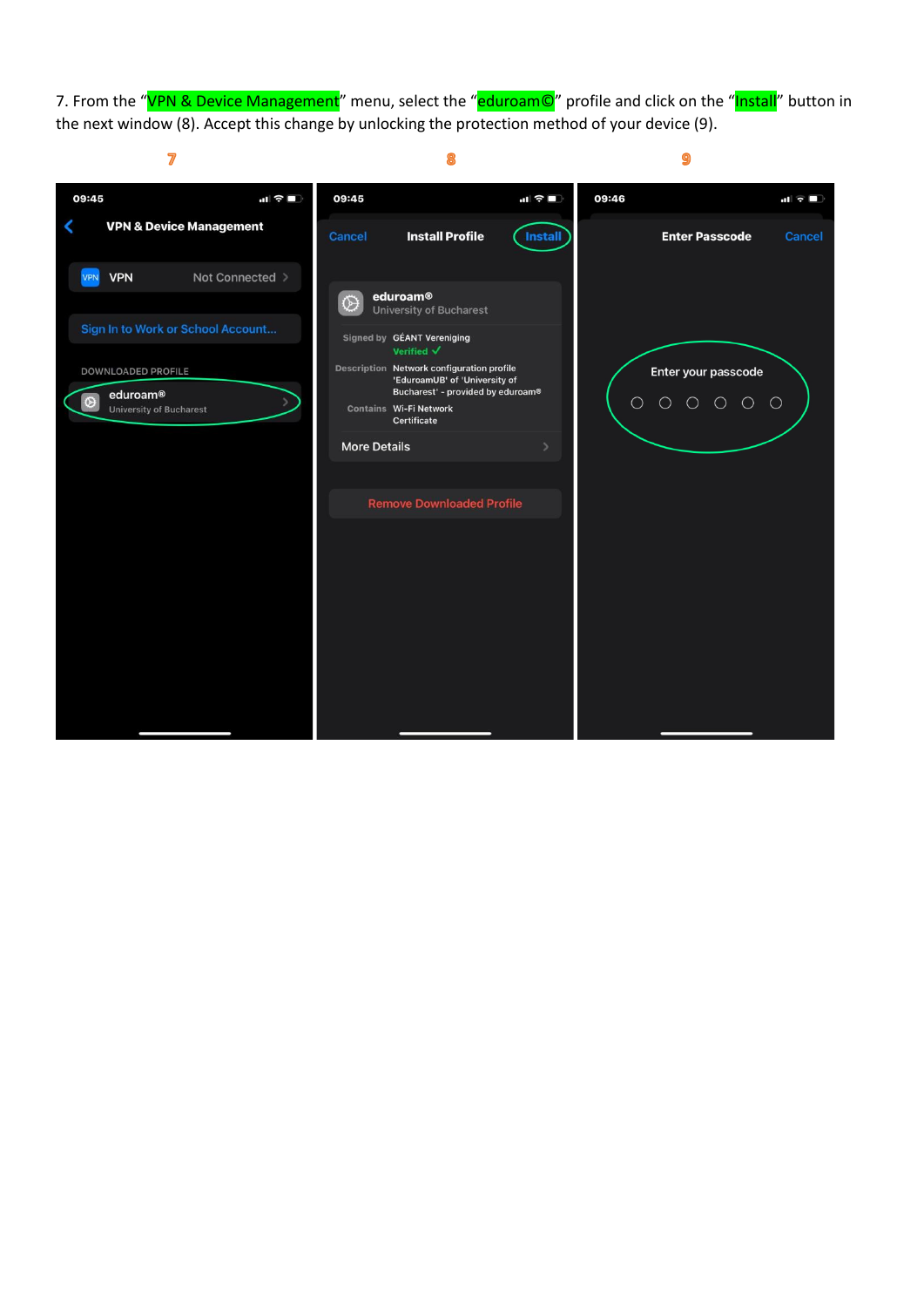In the following windows displayed (fig. 10-12) you must accept the installation of the certificate "eduroam.unibuc.ro" and confirm at the end of the process by pressing "Done" button.



In the next window you have to fill with the credentials of your UB MS365 account in order to complete the configuration of the "eduroam" profile. In the end you can log in (press "Join").